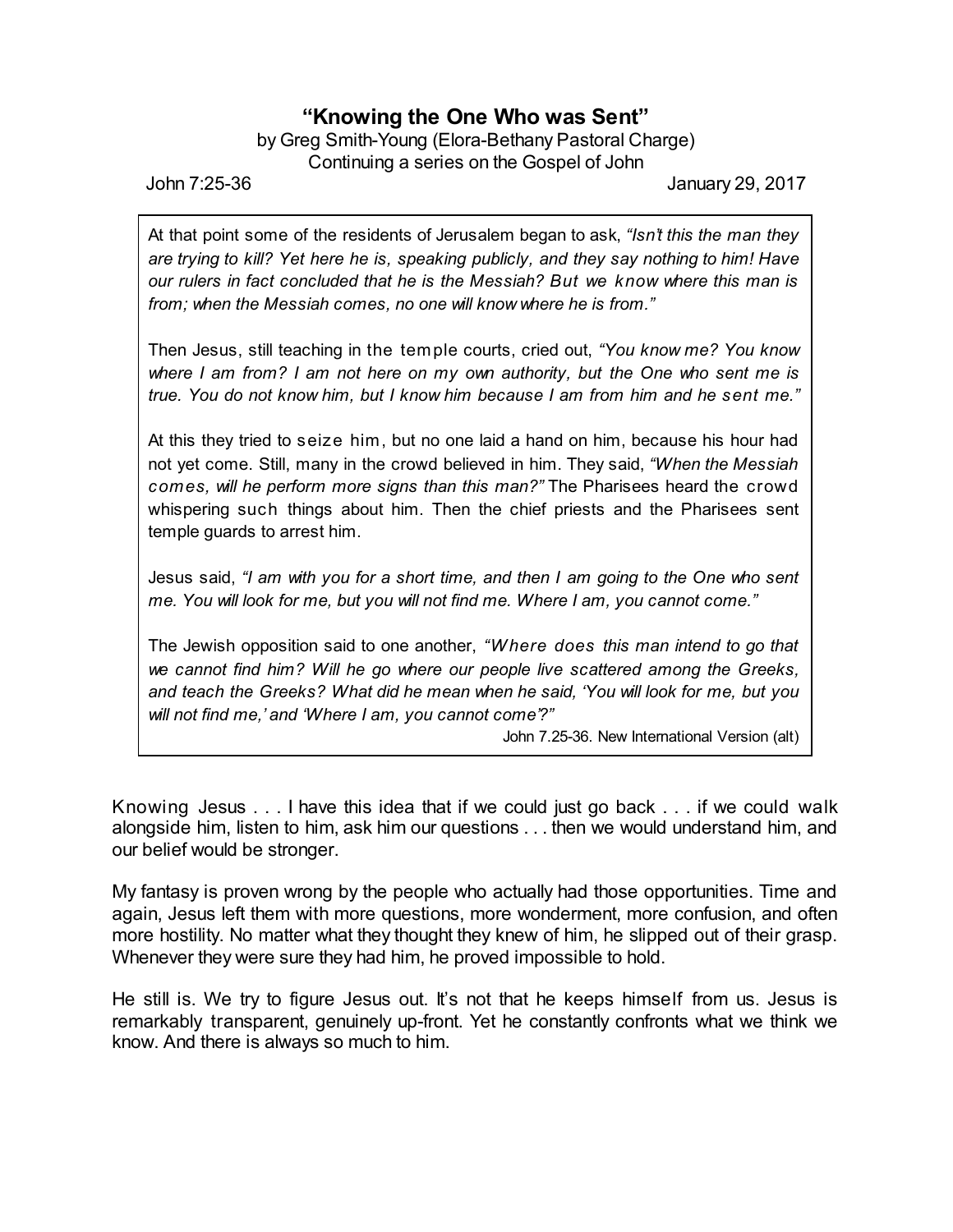II

The reading starts off with conversation about where Jesus came from. If you know where someone comes from, then you understand them better.

*"Tell me about your childhood"* my therapist asks. Those you come from shape who you are. Working on my genealogy, I thrill at discovering ancestors from centuries ago. I like discovering stories more. Especially stories of ordinary people overcoming hardship and taking risks. They are my family! Maybe in them, I discover something of myself.

Folks agreed: Jesus was impressive! Some were thinking he might be the Messiah. Except, they knew him.

Centuries of waiting for the Final Champion and King for God's People had sprouted all sorts of ideas about what the messiah would be like. They had this saying: *"Three things come wholly unexpected — a scorpion, a Godsend, and the Messiah." <sup>1</sup>* Wholly unexpected, the Messiah would come out of nowhere and mysteriously arrive.<sup>2</sup>

But Jesus was no mystery. They knew where he was from. Jesus *of Nazareth*! Nazareth was not much, but it was somewhere. Jesus had a hometown. His feet were stained with its Galilean soil. He had a family, a biography. He was not some sudden visitation, arriving from nowhere. They knew him. Which seemed to disqualify Jesus.

But Jesus said they did not know him. They knew a lot about him, but not him.

To know him, you need to know that he has been sent. You need to know his Sender.

III

(Meanwhile, the authorities are trying to arrest Jesus. They fail because, we are told, "his hour had not yet come." Which implies that, whatever "his hour" means, it will be coming.)

Having shown that he has been sent, that he has a Sender, Jesus turns to where he is going. To know Jesus, we need to know his destination.

Let's suppose that, two weeks ago, I went to Washington, D.C. If I was going for the Friday, to celebrate President Trump's nomination, you might now know some things about me. If instead I was going for the Saturday, to stand with the women protesting the President, you would know other things. And if I was going for the Saturday night to watch the

Frederick Dale Bruner, The Gospel of John, A Commentary (Grand Rapids: Eerdmans, 2012), 485. I changed the order; it was "the Messiah, a Godsend, and a scorpion."

<sup>&</sup>lt;sup>2</sup> Justin Martyr wrote of a conversation he had with a Jew named Trypho in the mid-2nd century, during which Trypho said, "The Christ, even after his birth, is to remain unknown and not [even] to know Himself and to be without power, until Elijah comes and anoints Him and reveals Him to all." (Wuoted in Bruner, 485) This seems remarkably parallel to the beginning of Jesus' public work, with his baptism by John (cf. Elijah).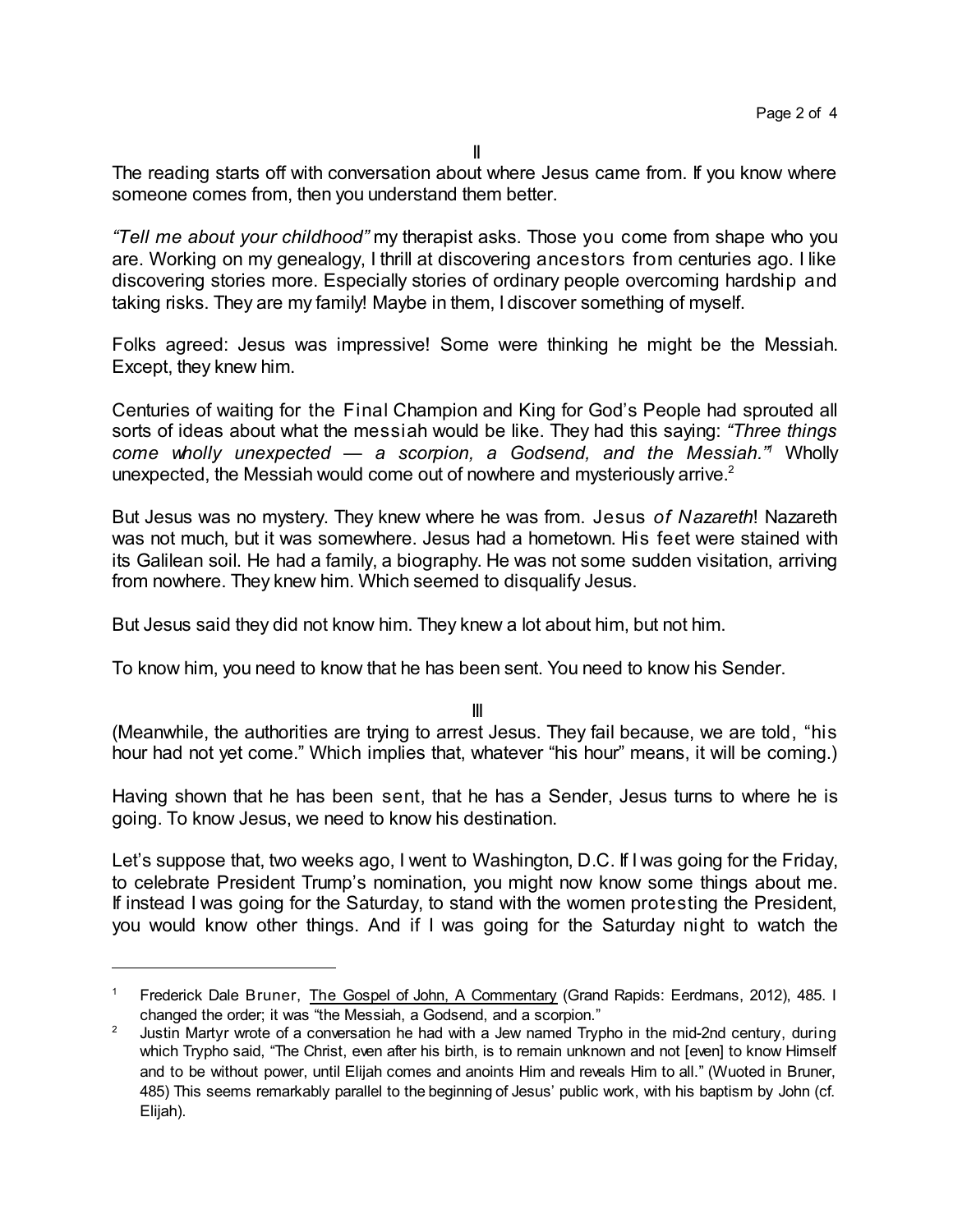Capitals play the Stars, something else. Knowing where someone is going tells you something about them.

Jesus says he is going away. Shortly. They won't be able to find him, nor follow after him.

They scratch their heads. Maybe Jesus is planning to escape to "the Dispersion." The Greek word is *diaspora*. It's a scattering, like seeds. Through centuries of exiles and upheavals, Jews had scattered into many nations. This included the Greek-speaking ones throughout the Mediterranean region.<sup>3</sup> They wonder if Jesus is planning to flee there for safety.

Jesus is planning nothing of the sort. Certainly not an escape to safety. He is going into the heart of danger and destruction. However, his destination is the One who sent him.

I wonder if the attempts to arrest him, and understanding that while his "hour" is not yet, it will be soon, gets Jesus thinking of what is ahead: arrest and trials, torture and execution on a cross, and resurrection. He sees all those together as going back to the One who sent him. 4

 $\mathsf{N}$ 

To get Jesus, understand that his whole life is held in relationship with the One who sent him. Jesus is entirely shaped by his purpose, his mission. 5

Jesus describes himself as the "Son" of God the Father. It is from his Father that Jesus has learned. It is his Father whom he reflects and honours. His Father sent him. Jesus is a "man on a mission" doing his Father's will.<sup>6</sup> He is not begrudging or forced to. It is his greatest desire.<sup>7</sup>

The mission of God — Father, Spirit and Son — is to bring life for the world. God's mission is to defeat those powers of Evil, Sin and Death which pollute and pervert and destroy life. God's mission is to save, renew, and restore Life. That's the Father's mission, so it is Jesus' mission. To know Jesus, know Who sent him. To know Jesus, know why he was sent. God loves life! So giving life is what Jesus was sent for.<sup>8</sup> Everything about him -from Nazareth (and Bethlehem before), through to his cross (and the empty tomb after), and everything in between — everything about Jesus is held within this great purpose, this

<sup>3</sup> [https://en.wikipedia.org/wiki/Jewish\\_diaspora#Pre-Roman\\_diaspora](https://en.wikipedia.org/wiki/Jewish_diaspora#Pre-Roman_diaspora)

<sup>&</sup>lt;sup>4</sup> Raymond E. Brown, The Gospel According to John (I-XII) (New York: Doubleday, 1966), 318.<br><sup>5</sup> The word "mission", missio in Latin, means "to be sent."

<sup>5</sup> The word "mission"—*missio* in Latin—means "to be sent."

<sup>6</sup> See John Bowen, Evangelism for 'Normal' People (Minneapolis: Augsburg Fortress, 2002) and especially his chapter "'So I Send You": How Jesus Gets Us Involved." Much of what follows comes from Bowen's excellent discussion of the "sent" and "sending" mission of Jesus.

 $7$  Once, his friends were trying to get him to eat, but he said "My food is to do the will of him who sent me and to accomplish his work. (John 4:34)

<sup>&</sup>lt;sup>8</sup> To see how Jesus connects his "being sent" with his mission of life, see John 3:17, 5:24, 6:39, 6:44, and especially 17:3.